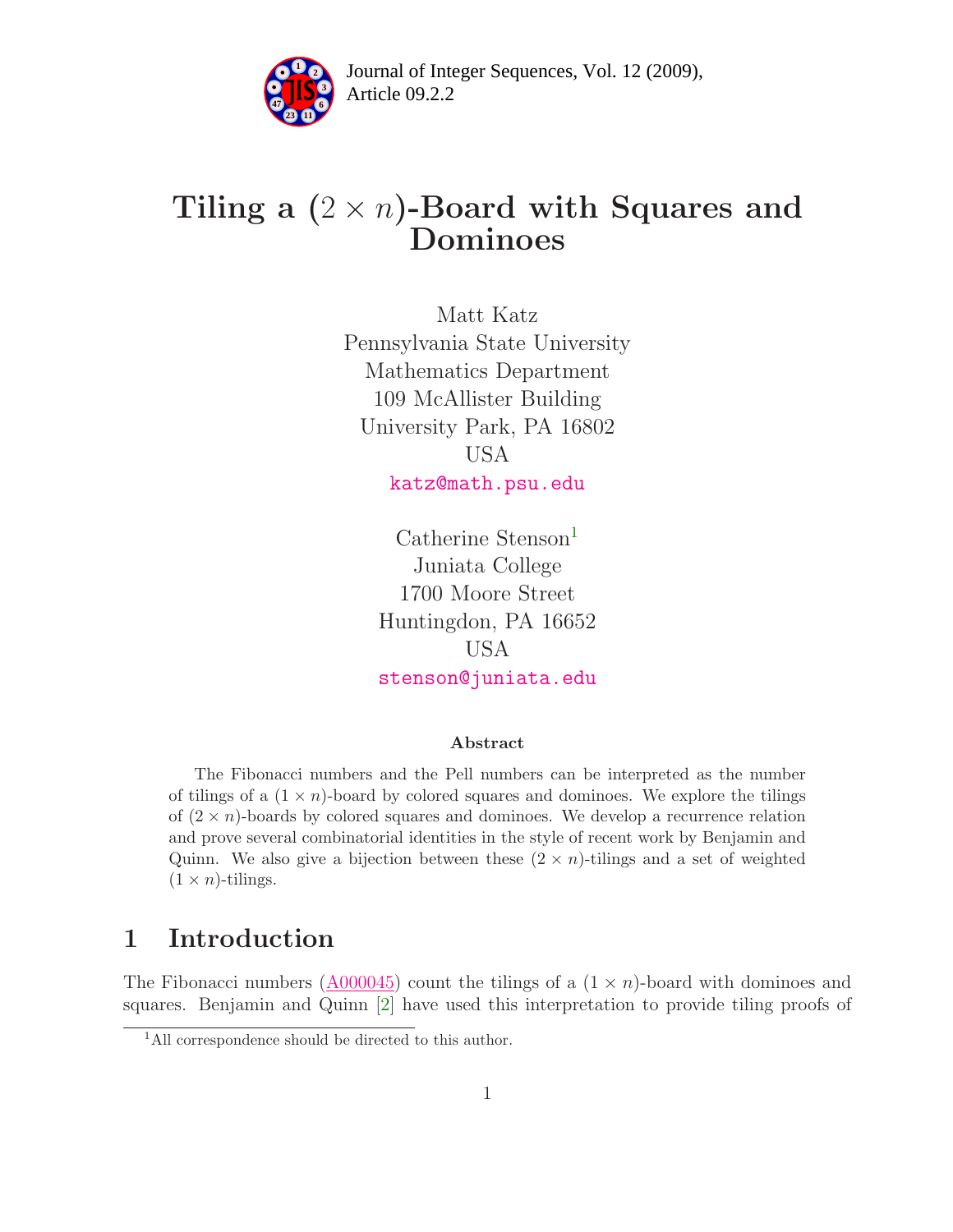many Fibonacci identities. The Pell numbers  $(A000129)$  count the tilings of a  $(1 \times n)$ -board with dominoes and two colors of squares, and Benjamin, Plott, and Sellers [\[1\]](#page-10-1) used this interpretation to prove still more combinatorial identities. What if we expand the board– what can we say about tilings of a  $(2 \times n)$ -board by squares and dominoes?

McQuistan and Lichtman [\[5\]](#page-10-2) studied such tilings in the context of placing dimers on a lattice. They found a recurrence relation and a generating function and looked at some statistical questions for large values of n. Grimson [\[4\]](#page-10-3) studied the generating function for q dominoes on a  $(2 \times n)$ -board.

In Section 2, we generalize McQuistan and Lichtman's recurrence to tilings by a colors of squares and b colors of dominoes and give a direct combinatorial proof in the style of Benjamin and Quinn. In Section 3, we prove several combinatorial identities, and in Section 4, we provide a correspondence between these tilings and an equivalent set of weighted  $(1 \times n)$ -tilings.

### 2 A Recurrence Relation

Let  $k_n$  count the number of tilings of a  $(2 \times n)$ -board using  $(1 \times 1)$  squares and  $(1 \times 2)$ dominoes. The sequence  $(A030186)$  in the Online Encyclopedia of Integer Sequences [\[6\]](#page-10-4)) begins with  $k_0 = 1$ ,  $k_1 = 2$ ,  $k_2 = 7$ , and  $k_3 = 22$ . More generally, let  $k_n^{a,b}$  be the number of tilings of a  $(2 \times n)$ -board using a colors of squares and b colors of dominoes. Below is a table of some values of  $k_n^{a,b}$ .

| $\it{n}$           |                          |     |      |        |            |          |            |             |
|--------------------|--------------------------|-----|------|--------|------------|----------|------------|-------------|
| ₽<br>$n_n$         |                          |     | ററ   |        | 228        | 733      | 2356       | 7573        |
| $L^{2,3}$<br>$n_n$ | $\overline{\phantom{a}}$ | ວດ  | 077  | 9565   | $103960\,$ | 1130701  | 12296275   | 133724242   |
| 1.4,2<br>$n_n$     |                          | 392 | 8408 | 180560 | 3877120    | 83253056 | 1787684480 | 38386770432 |

Table 1: Some values of  $k_n$  and  $k_n^{a,b}$ .

McQuistan and Lichtman [\[5\]](#page-10-2) proved that for  $n \geq 3$ ,

<span id="page-1-0"></span>
$$
k_n = 3k_{n-1} + k_{n-2} - k_{n-3}.
$$
\n(1)

<span id="page-1-1"></span>Their proof used repeated applications of other recurrence relations. Here we generalize their relation to  $k_n^{a,b}$  and offer a more direct proof in the style of Benjamin and Quinn [\[2\]](#page-10-0).

**Theorem 1.** Let  $k_n^{a,b}$  count the number of tilings of a  $(2 \times n)$ -board with a colors of squares and b colors of dominoes. Then  $k_0^{a,b} = 1$ ,  $k_1^{a,b} = a^2 + b$ ,  $k_2^{a,b} = a^4 + 4a^2b + 2b^2$ , and, for  $n \ge 3$ ,

$$
k_n^{a,b} = (a^2 + 2b)k_{n-1}^{a,b} + a^2bk_{n-2}^{a,b} - b^3k_{n-3}^{a,b}.
$$
\n
$$
(2)
$$

*Proof.* First we verify the initial conditions. We define  $k_0^{a,b} = 1$ . On a  $(2 \times 1)$ -board, there are  $a^2$  tilings with two squares and b tilings with one vertical domino, giving  $k_1^{a,b} = a^2 + b$ .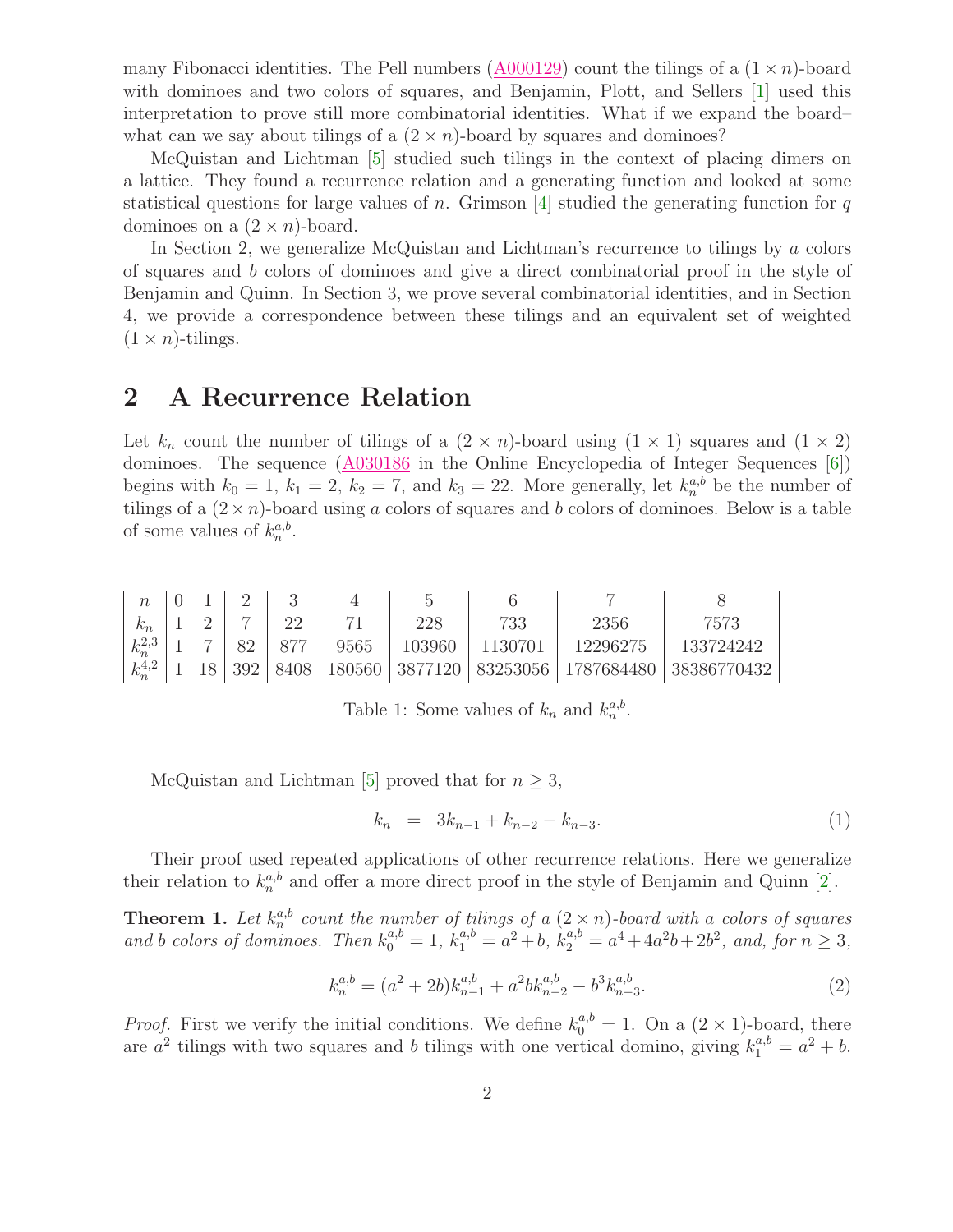On a  $(2 \times 2)$ -board, there are  $a<sup>4</sup>$  tilings with four squares,  $4a<sup>2</sup>b$  tilings with two squares and one domino, and  $2b^2$  tilings with two dominoes, giving  $k_2^{a,b} = a^4 + 4a^2b + 2b^2$ .

Now we turn to the recurrence relation for  $(2 \times n)$ -boards,  $n \geq 3$ . There are  $a^2 k_{n-1}^{a,b}$  tilings of a  $(2 \times n)$ -board that end with two squares in column n and  $bk_{n-1}^{a,b}$  tilings that end with a vertical domino in column *n*. There are  $a^2 b k_{n-2}^{a,b}$  tilings that end with two squares in the top row and a horizontal domino in the bottom row. We need to show that the remaining tilings are counted by  $bk_{n-1}^{a,b} - b^3 k_{n-3}^{a,b}$ .

The tilings that remain to be counted are those ending in two horizontal dominoes, those ending with a horizontal domino in the top row and a square in the bottom row, and those ending with a horizontal domino in the bottom row, a square in column  $n$  of the top row, and a horizontal domino in columns  $n-2$  and  $n-1$  of the top row. These endings can be seen below in Figure 1.



<span id="page-2-0"></span>Figure 1: The endings counted by  $bk_{n-1}^{a,b} - b^3 k_{n-3}^{a,b}$ .

We will show that the  $(2 \times n)$ -tilings with these endings correspond to certain  $(2 \times (n-1))$ tilings. In particular, there are  $b^2 k_{n-3}^{a,b}$  tilings of a  $(2 \times (n-1))$ -board that end with two horizontal dominoes in the last two columns. So we need to show that each  $(2 \times (n-1))$ -tiling that does not end in two horizontal dominoes corresponds to b tilings of a  $(2 \times n)$ -board that end as in Figure 1.

A  $(2 \times (n-1))$ -tiling that does not end in two horizontal dominoes may end with a vertical domino, with a square in column  $n - 1$  of the top row, or with a horizontal domino in columns  $n-2$  and  $n-1$  of the top row and a square in column  $n-1$  of the bottom row.

If our  $(2 \times (n-1))$ -tiling ends in a vertical domino, create a  $(2 \times n)$ -tiling by turning the vertical domino into a horizontal domino in columns  $n-1$  and n of the bottom row and filling in columns  $n-1$  and n of the top row with any of the b colors of dominoes.

If our  $(2 \times (n-1))$ -tiling ends with a square in column  $n-1$  of the top row, create a  $(2 \times n)$ -tiling by moving the square to column n of the bottom row and filling in columns  $n-1$  and n of the top row with any of the b colors of dominoes.

If our  $(2 \times (n-1))$ -tiling ends with a horizontal domino in the top row and a square in the bottom row, create a  $(2 \times n)$ -tiling by moving the square to column n of the top row and filling in columns  $n-1$  and n of the bottom row with any of the b colors of dominoes. This mapping can be seen in Figure [2](#page-2-0) below.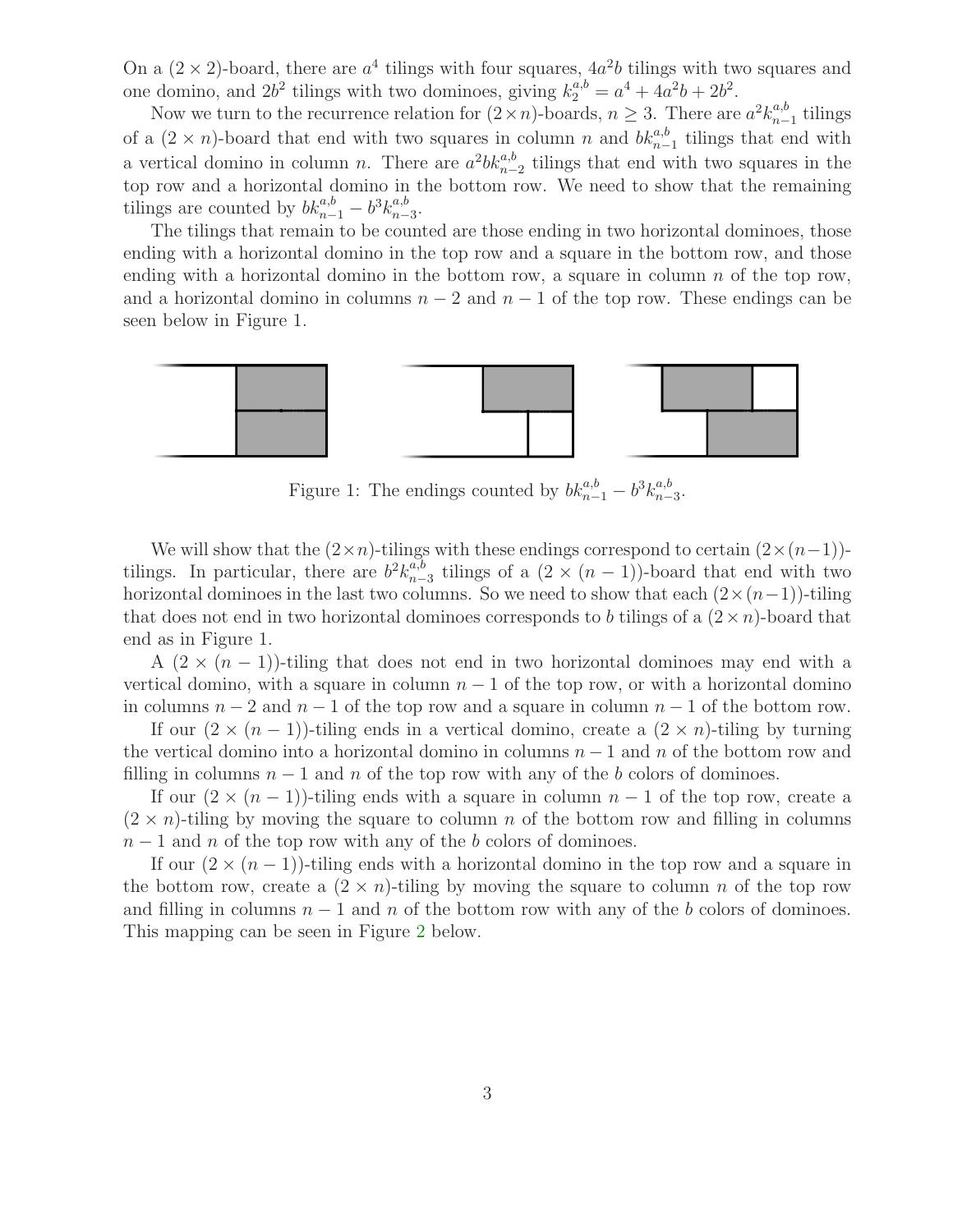

Figure 2: Mapping  $(2 \times (n-1))$ -tilings to  $(2 \times n)$ -tilings.

These one-to-b mappings reverse to b-to-one mappings, and this correspondence completes the proof of (2). McQuistan and Lichtman's recurrence relation (1) is the special case  $a = b = 1.$  $\Box$ 

Using standard methods (see, for example, Brualdi's discussion [\[3,](#page-10-5) Chapter 7]), we can find that the generating function for  $k_n^{a,b}$  is

$$
G^{a,b}(x) = \frac{1-x}{1 - (a^2 + 2b)x - a^2bx^2 + b^3x^3}.
$$
\n(3)

### <span id="page-3-0"></span>3 Combinatorial Identities

The tilings of a  $(1 \times n)$ -board by squares and dominoes are counted by the Fibonacci number usually denoted  $F_{n+1}$ , with  $F_0 = 0$  and  $F_1 = 1$ . Because we would like our subscript to match our board size, we follow the notation of Benjamin and Quinn [\[2\]](#page-10-0) and define  $f_n = F_{n+1}$ , with  $f_0 = 1$ ,  $f_1 = 1$ , and  $f_n = f_{n-1} + f_{n-2}$ . We also note that  $f_n = k_n^{0,1}$ ; that is,  $f_n$  counts the tilings of a  $(2 \times n)$ -board by dominoes. To see this, notice that the top row of a  $(2 \times n)$ -tiling by dominoes is just a  $(1 \times n)$ -tiling by dominoes and squares, and that the top row of a  $(2 \times n)$ -tiling by dominoes completely determines the bottom row. In this case, equation [\(1\)](#page-1-0) becomes the Fibonacci identity  $f_n = 2f_{n-1} + f_{n-3}$ . Because of these connections, we expect that many Fibonacci-style identities will apply to  $(2 \times n)$ -tilings.

To prove some of these identities, we need the notion of breakability. We say that a tiling of a  $(2 \times n)$ -board is *breakable* at column m  $(1 \leq m \leq n-1)$  if it can be separated into a tiling of a  $(2 \times m)$ -board and a tiling of a  $(2 \times (n - m))$ -board. A tiling is unbreakable if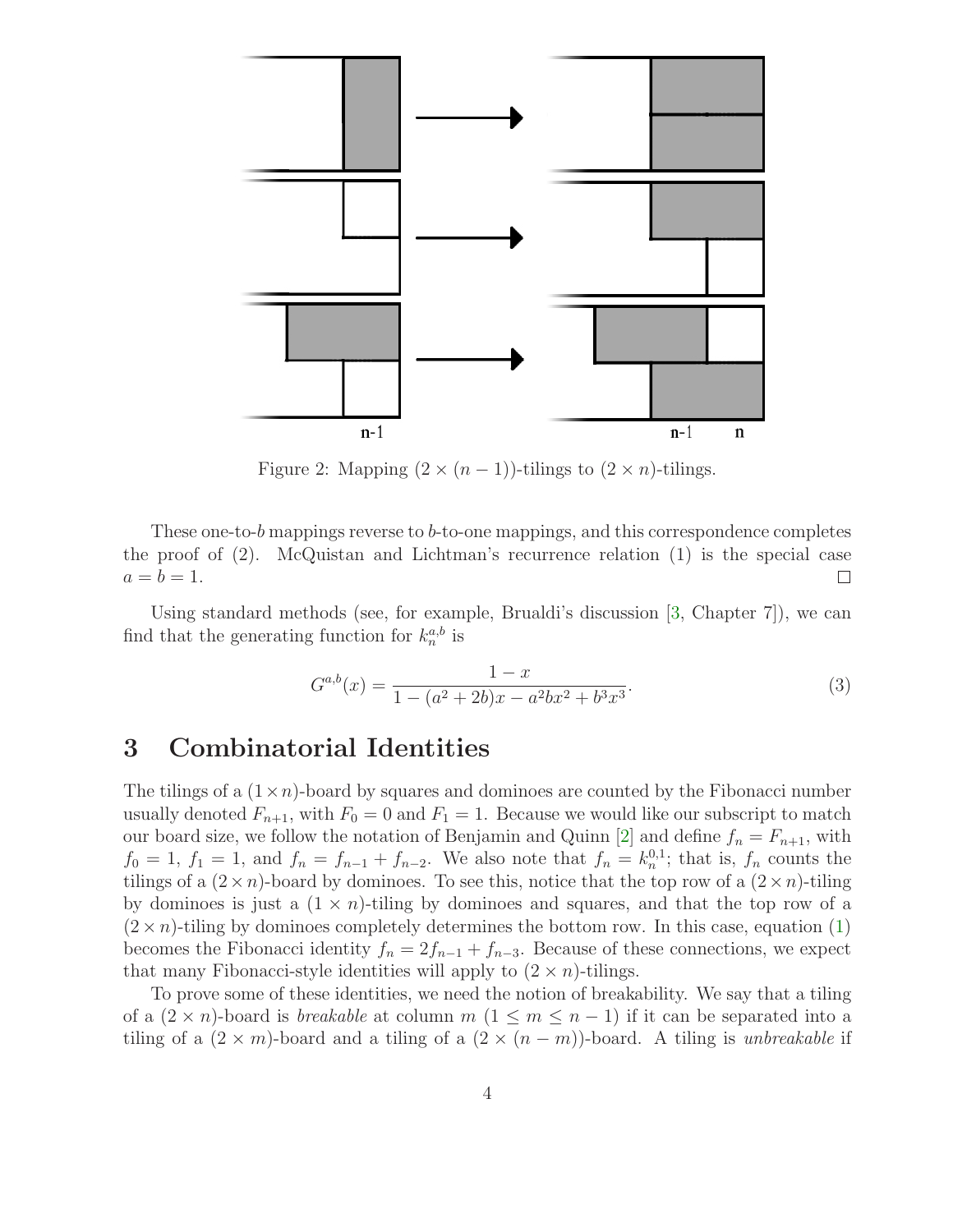it is not breakable at any column. First we consider the case  $a = b = 1$ . Both tilings of a  $(2 \times 1)$ -board are unbreakable, and three of the tilings of a  $(2 \times 2)$ -board are unbreakable (the ones with at least one horizontal domino). For  $n \geq 3$ , there are two unbreakable  $(2 \times n)$ tilings, each consisting of  $n-1$  staggered horizontal dominoes and one square in the first column and one square in the last column. See Figure [3.](#page-3-0) If  $n$  is even, the two squares will be in the same row, and if  $n$  is odd, they will be in different rows.



Figure 3: The two unbreakable tilings of length 8.

In the general case of a colors of squares and b colors of dominoes, there are  $a^2 + b$ unbreakable tilings of a  $(2 \times 1)$ -board,  $2a^2b + b^2$  unbreakable tilings of a  $(2 \times 2)$ -board, and  $2a^2b^{n-1}$  unbreakable tilings of a  $(2 \times n)$ -board for  $n \geq 3$ .

We now offer several identities with proofs using breakability. The first generalizes the usual Fibonacci recurrence.

#### Identity 1.

(i) 
$$
k_n = 2k_{n-1} + 3k_{n-2} + 2\sum_{i=0}^{n-3} k_i
$$
.  
\n(ii)  $k_n^{a,b} = (a^2 + b)k_{n-1}^{a,b} + (2a^2b + b^2)k_{n-2}^{a,b} + 2a^2\sum_{i=0}^{n-3} b^{n-i-1}k_i^{a,b}$ .

*Proof.* We prove statement *(ii)* by conditioning on the location of the rightmost break; statement (i) is just the case  $a = 1$ ,  $b = 1$ . Say this break occurs at column i; we allow  $i = 0$ if the tiling is unbreakable. The tiling begins with one of the  $k_i^{a,b}$  $i^{a,b}$  tilings of a  $(2 \times i)$ -board and ends with an unbreakable tiling of a  $(2 \times (n - i))$ -board. If  $n - i = 1$ , there are  $a^2 + b$ such unbreakable tilings. If  $n - i = 2$ , there are  $2a^2b + b^2$  unbreakable tilings. Finally, if  $n - i \geq 3$ , there are  $2a^2b^{n-i-1}$  unbreakable tilings.  $\Box$ 

In the special case  $a = 0, b = 1$ , identity (*ii*) reduces to the Fibonacci recurrence  $f_n = f_{n-1} + f_{n-2}$ . Identity 1 (*ii*) can be used to give an alternative proof of Theorem [1:](#page-1-1) begin with the identity, add and subtract  $bk_{n-1}^{a,b}$  on the right-hand side, use the identity again to expand  $-bk_{n-1}^{a,b}$ , and simplify.

Benjamin and Quinn [\[2\]](#page-10-0) prove the Fibonacci identity  $f_{m+n} = f_m f_n + f_{m-1} f_{n-1}$  by considering whether or not a tiling is breakable at column  $m$ . We use the same technique to prove the next identity.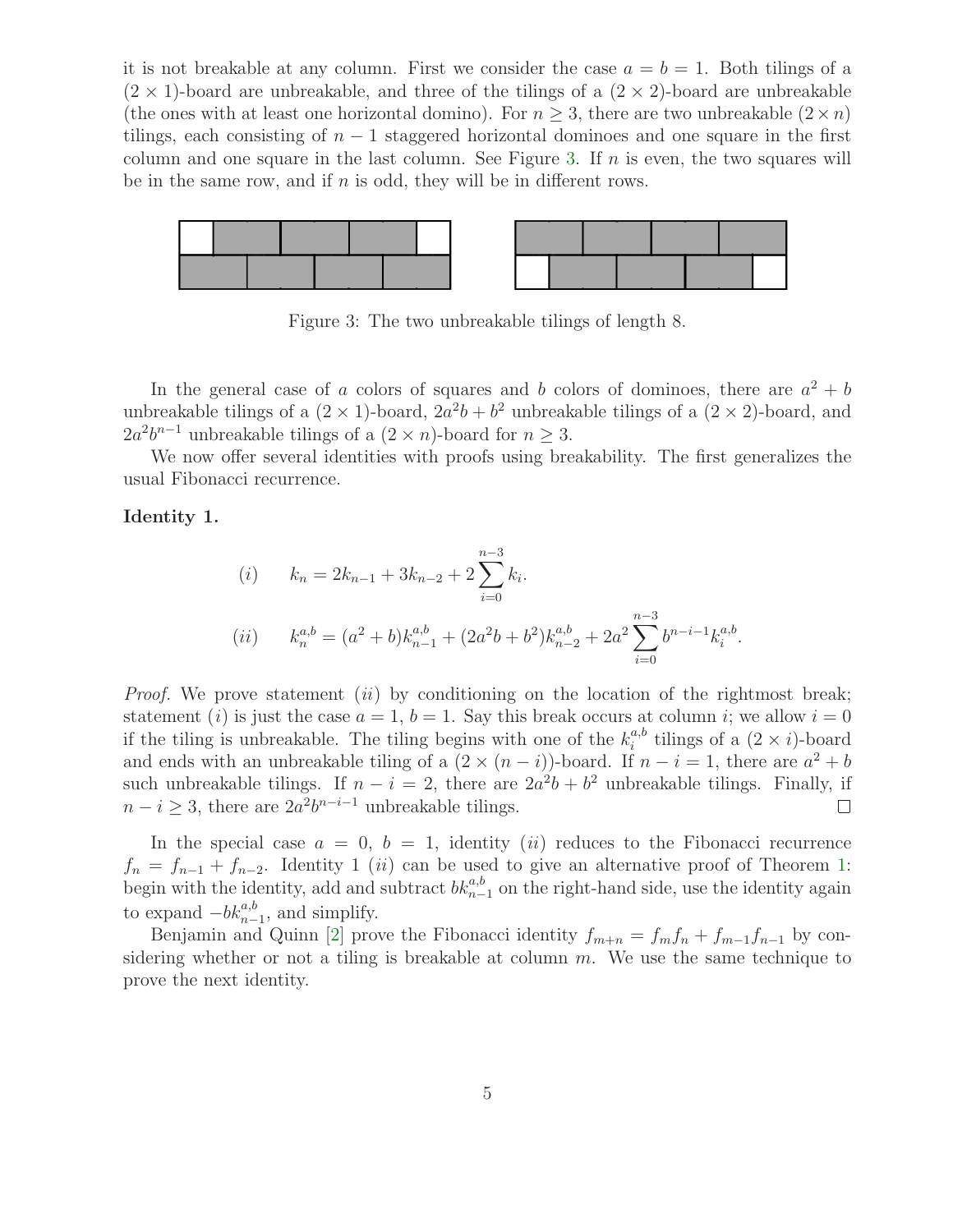Identity 2. For  $m, n \geq 0$ ,

(i) 
$$
k_{m+n} = k_m k_n + k_{m-1} k_{n-1} + 2 \sum_{i=0}^{m-1} \sum_{j=m+1}^{m+n} k_i k_{m+n-j}
$$
  
\n(ii) 
$$
k_{m+n}^{a,b} = k_m^{a,b} k_n^{a,b} + b^2 k_{m-1}^{a,b} k_{n-1}^{a,b} + 2a^2 \sum_{i=0}^{m-1} \sum_{j=m+1}^{m+n} b^{j-i-1} k_i^{a,b} k_{m+n-j}^{a,b}.
$$

*Proof.* We prove statement (ii) here; statement (i) is just the case  $a = 1, b = 1$ . There are  $k_m^{a,b} k_n^{a,b}$  tilings of a  $(2 \times (m+n))$ -board that are breakable at column m. If a tiling is not breakable at column  $m$ , then look for the last break before column  $m$  (say it occurs at column i) and the first break after column m (say it occurs at column j). Then the tiling is breakable at columns i and j  $(0 \le i \le m-1, m+1 \le j \le m+n)$  and unbreakable between these columns. We allow  $i = 0$  when the tiling has no breaks to the left of column m and  $j = m + n$  when the tiling has no breaks to the right of column m. When  $i = m - 1$  and  $j = m + 1$ , there are  $2a^2b + b^2$  possible unbreakable tilings of the two columns in between, and therefore there are  $(2a^2b+b^2)k_{m-1}^{a,b}k_{n-1}^{a,b}$  tilings with these values of i and j. For all other choices of i and j, there are  $2a^2b^{j-i-1}$  unbreakable tilings between columns i and j, and therefore there are  $2a^2b^{j-i-1}k_i^{a,b}$  ${}_{i}^{a,b}k_{m+n-j}^{a,b}$  tilings with the chosen values of i and j. We sum over all possible values of i and j to get the identity. If  $a = 0$  and  $b = 1$ , identity (ii) reduces to the Fibonacci identity above.

The remaining four identities all follow from counting tilings that contain at least one of a certain kind of tile. We begin by considering tilings that contain at least one domino.

Identity 3. For  $n \geq 0$ ,

$$
k_n - 1 = k_{n-1} + 2\sum_{i=0}^{n-2} (n-i)k_i.
$$

*Proof.* The left-hand side counts the number of tilings of a  $(2 \times n)$ -board with at least one domino, since there is only one tiling using all squares. We will show that the right-hand side counts the same thing. We condition on the location of the rightmost break in the tiling that still has at least one domino to its right. Say this break occurs at column i; we allow  $i = 0$  if there is no such break within the tiling. There are  $k_i$  ways to fill in the first i columns of such a tiling. The remaining  $n - i$  columns begin with an unbreakable tiling of length j  $(1 \leq j \leq n - i)$  containing at least one domino and end with  $n - i - j$  columns of squares. If  $j = 1$ , the only appropriate unbreakable tiling is a vertical domino. If  $j = 2$ , there are three unbreakable tilings, and if  $j \geq 3$ , there are two unbreakable tilings. (See Figure [3.](#page-3-0)) If we sum these possibilities over all j, we get 1 in the case  $i = n - 1$  and  $2(n - i)$  in the case  $0 \leq i \leq n-2$ . This gives us the right-hand side of the identity.

 $\Box$ 

 $\Box$ 

The next identity counts tilings that contain at least one square.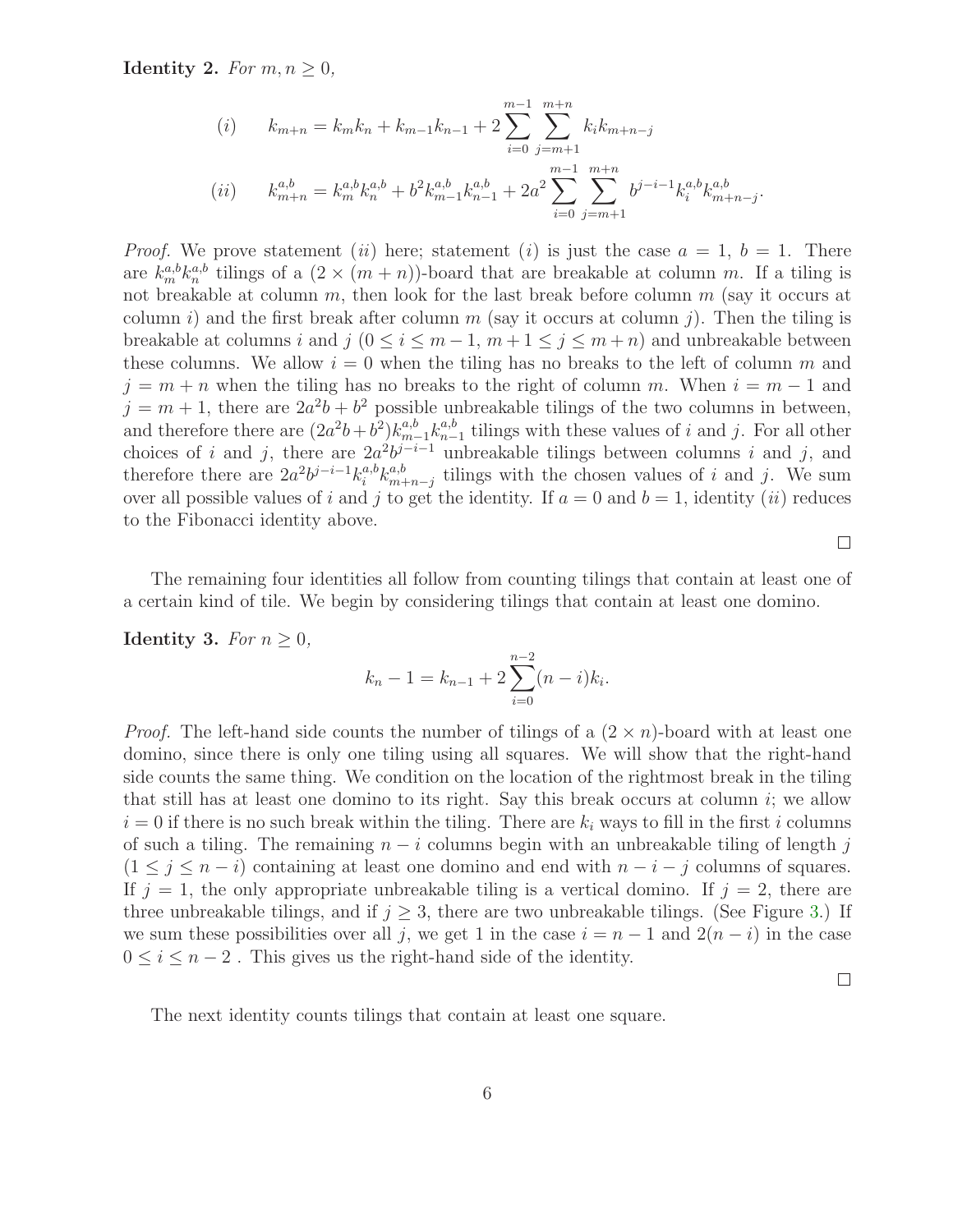<span id="page-6-0"></span>Identity 4. For  $n \geq 1$ ,

$$
k_n - f_n = \sum_{i=0}^{n-1} k_i (f_{n-i-1} + 2 \sum_{j=2}^{n-i} f_{n-i-j})
$$
 (4)

$$
= \sum_{i=0}^{n-1} k_i (f_{n-i+2} - 2). \tag{5}
$$

*Proof.* The left-hand side of [\(4\)](#page-6-0) counts the number of tilings of a  $(2 \times n)$ -board with at least one square, since there are  $f_n$  tilings using only dominoes. We will show that the right-hand side of [\(4\)](#page-6-0) counts the same thing. We condition on the location of the rightmost break in the tiling that still has at least one square to its right. Say this break occurs at column  $i$ ; we allow  $i = 0$  if there is no such break within the tiling. There are  $k_i$  ways to fill in the first i columns of such a tiling. The remaining  $n - i$  columns begin with an unbreakable tiling of length j  $(1 \leq j \leq n - i)$  containing at least one square and end with a tiling of length  $n-i-j$  using only dominoes. If  $j=1$ , the only appropriate unbreakable tiling is a pair of squares. If  $j = 2$ , there are two unbreakable tilings with at least one square (a horizontal domino in one row and two squares in the other). If  $j \geq 3$ , there are two unbreakable tilings. There are  $f_{n-i-j}$  tilings of length  $n-i-j$  using only dominoes. If we sum over all j, we get the right-hand side of [\(4\)](#page-6-0).

We get [\(5\)](#page-6-0) by applying the identity  $\sum_{j=2}^{n-i} f_{n-i-j} = f_{n-i} - 1$  to get

$$
k_n - f_n = \sum_{i=1}^{n-1} k_i (f_{n-i-1} + 2 \sum_{j=2}^{n-i} f_{n-i-j})
$$
  
= 
$$
\sum_{i=1}^{n-1} k_i (f_{n-i-1} + 2 f_{n-i} - 2)
$$
  
= 
$$
\sum_{i=1}^{n-1} k_i (f_{n-i+2} - 2).
$$

The next identity counts tilings which contain at least one vertical domino. After the last vertical domino, such a tiling will fall into two  $(1 \times j)$ -tilings for some j. Benjamin, Plott, and Sellers  $[1]$  noted that the tilings of a  $(1 \times n)$ -board by dominoes and two colors of squares are counted by the Pell number  $P_{n+1}$ . They introduced the notation  $p_n = P_{n+1}$ with  $p_0 = 1$ ,  $p_1 = 2$ , and  $p_n = 2p_{n-1} + p_{n-2}$  (analogous to the Fibonacci notation  $f_n$ ), and we follow that notation here.

**Identity 5.** For  $n \geq 0$ ,

(i) 
$$
k_n - (f_n)^2 = \sum_{m=1}^n k_{m-1} (f_{n-m})^2
$$
 (6)

(*ii*) 
$$
k_n^{2,1} - (p_n)^2 = \sum_{m=1}^n k_{m-1}^{2,1} (p_{n-m})^2.
$$
 (7)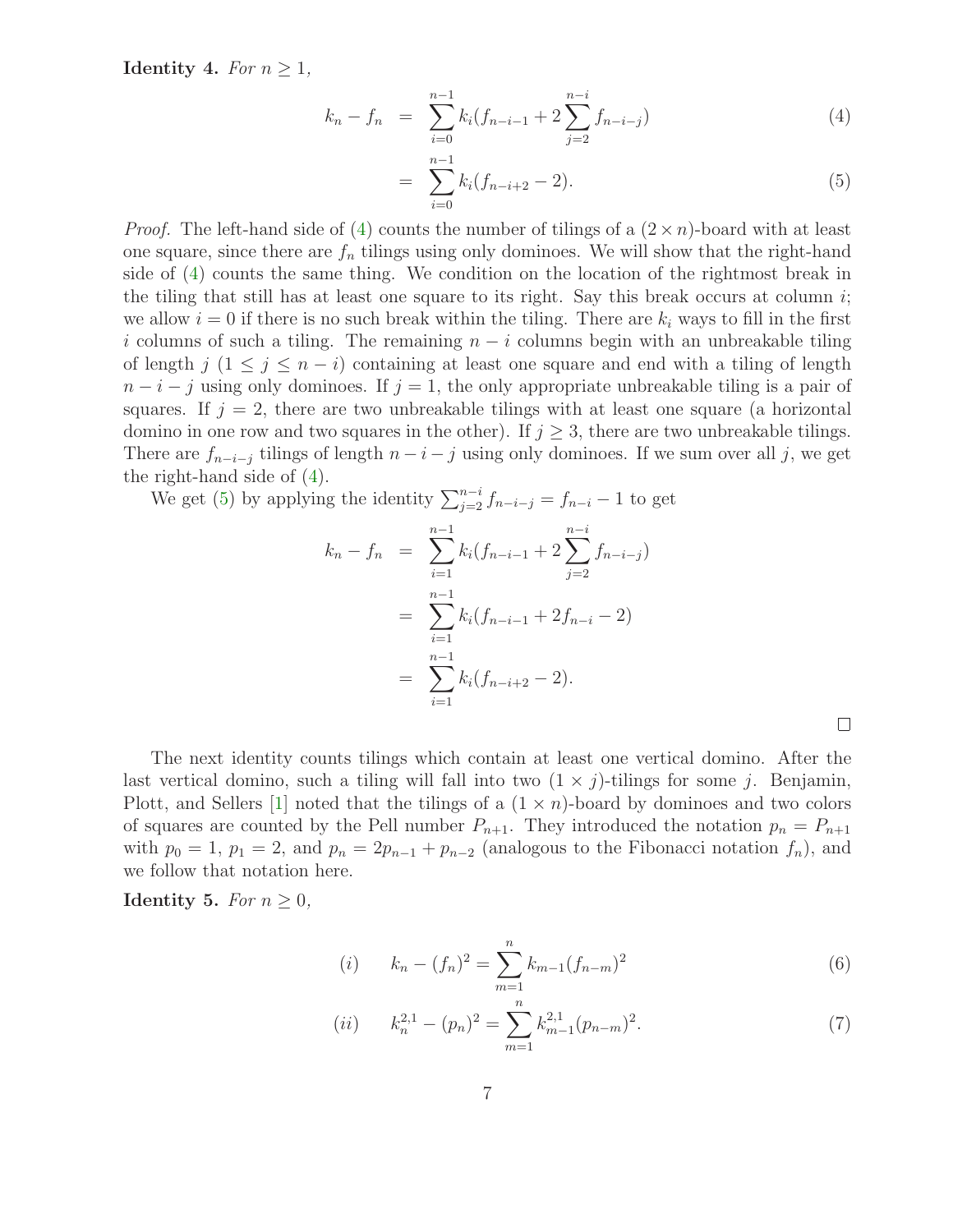*Proof.* Identity (i) is due to Cipra and stated without proof in Sloane [\[6\]](#page-10-4). In both (i) and  $(ii)$ , the right- and left-hand sides represent two different ways of counting the number of tilings of a  $(2 \times n)$ -board with at least one vertical domino. A tiling with no vertical dominoes breaks into two  $(1 \times n)$ -tilings; there are  $(f_n)^2$  such tilings in the case  $a = 1, b = 1$  and  $(p_n)^2$ in the case  $a = 2$ ,  $b = 1$ . This gives us the left-hand sides in (i) and (ii), respectively. To get the right-hand sides, condition on the position of the last vertical domino. Say it is in column m. This domino is preceded by a tiling of a  $(2 \times (m-1))$ -board, of which there are  $k_{m-1}$  in case (i) and  $k_{m-1}^{2,1}$  in case (ii). This domino is followed by a tiling of a  $(2 \times (n-m))$ -board with no vertical dominoes, of which there are  $(f_{n-m})^2$  in case (i) and  $(p_{n-m})^2$  in case  $(ii)$ .  $\Box$ 

This identity can be generalized for any second order linear recurrence  $l_n = al_{n-1} + bl_{n-2}$ which has  $l_0 = 1$  and  $l_1 = a$ .

Our last identity counts tilings which contain at least one horizontal domino.

Identity 6. For  $n \geq 2$ ,

(i) 
$$
k_n - 2^n = \sum_{i=0}^{n-2} k_i (2^{n-i-2} + 2^{n-i} - 2)
$$
  
(ii) 
$$
k_n^{a,b} - (a^2 + b)^n = \sum_{i=0}^{n-2} k_i (b^2 (a^2 + b)^{n-i-2} + 2(b(a^2 + b)^{n-i-1} - b^{n-i})).
$$

*Proof.* Once again, statement (i) is the case  $a = 1$ ,  $b = 1$  of statement (ii). The left-hand side counts the number of tilings with at least one horizontal domino. If a tiling has no horizontal dominoes, then each column contains either a vertical domino or two squares. There are *n* columns and  $a^2 + b$  possibilities for each column, so there are  $(a^2 + b)^n$  such tilings. The right-hand side also counts tilings with at least one horizontal domino. To show this, we condition on the rightmost break with at least one horizontal domino to its right. Say this break occurs at column i; we allow  $i = 0$  if there is no such break within the tiling. There are  $k_i^{a,b}$  ways to fill in the first i columns of such a tiling. If the  $n-i$  columns after this break begin with two stacked horizontal dominoes, we have  $b<sup>2</sup>$  possibilities for these first two dominoes and  $(a^2 + b)^{n-i-2}$  possibilities for the remaining columns.

Otherwise, the tiling of the last  $n-i$  columns begins with an unbreakable tiling of length  $j$  ( $j > 2$ ) containing two squares and  $j - 1$  dominoes. Let's consider the case when the first of the two squares appears in the top row; the case when the first square appears in the bottom row is handled in the same way and accounts for the factor of 2 in the right-hand side of  $(ii)$ . To make these tilings easier to count, turn this unbreakable segment into  $j-1$ vertical dominoes followed by one column of two squares. The  $m<sup>th</sup>$  horizontal domino in the unbreakable tiling becomes the  $m<sup>th</sup>$  vertical domino in the new tiling, and the first and second squares in the unbreakable tiling become the top and bottom squares, respectively, in column j of the new tiling. Finally, append the remaining  $n-i-j$  columns of the original tiling to this new tiling. Now we have a tiling of a  $(2 \times (n - i))$ -board that begins with a vertical domino and contains no horizontal dominoes.

This process is almost invertible. Start with a tiling of a  $(2 \times (n - i))$ -board that begins with a vertical domino and has no horizontal dominoes; there are  $b(a^2 + b)^{n-i-1}$  such tilings.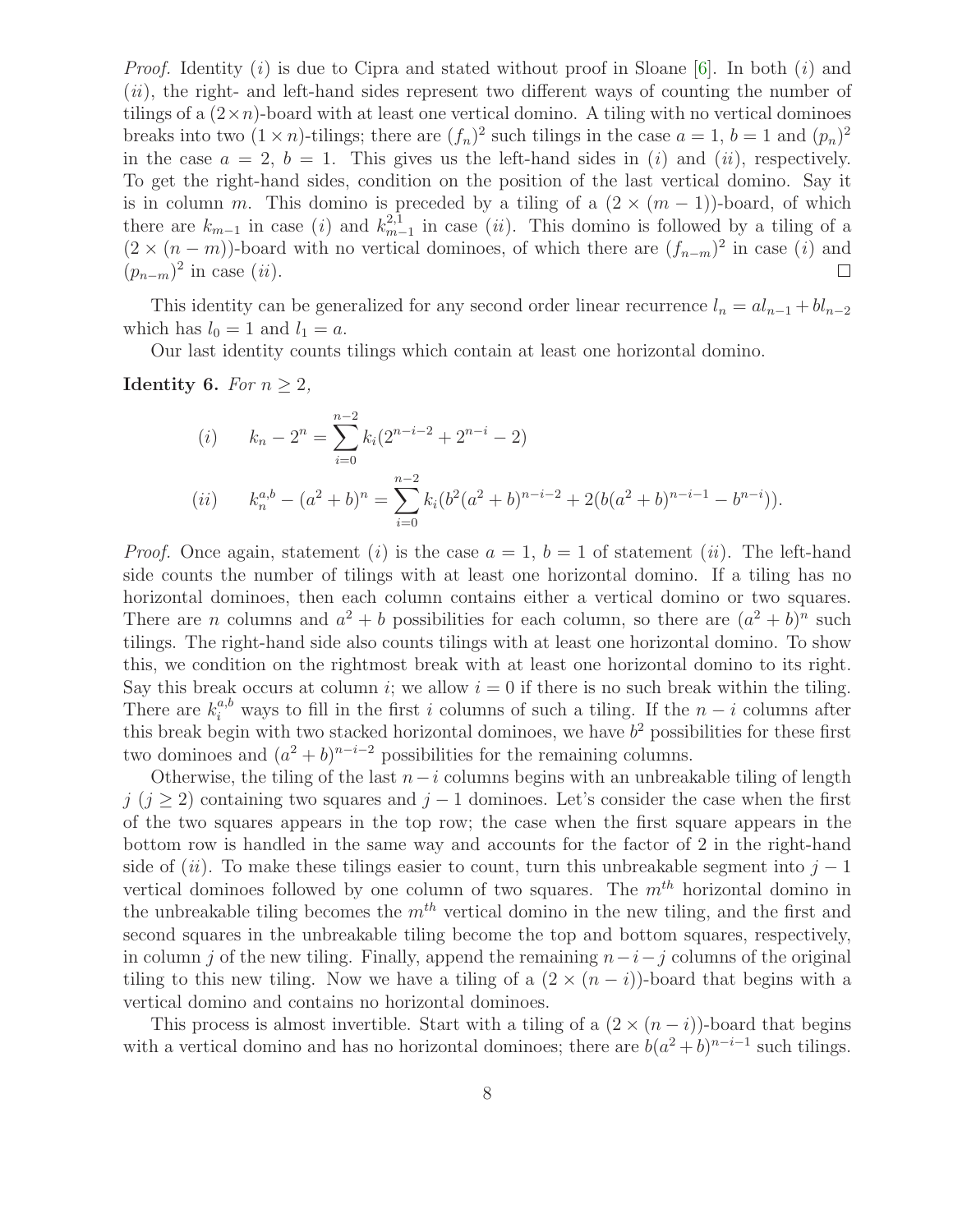Say it starts with l consecutive columns of vertical dominoes  $(l \ge 1)$  followed by a column of two squares. Turn these l dominoes and two squares into an unbreakable tiling of length  $l+1$ , putting the top square in the first column of the unbreakable tiling and the bottom square in the last column and turning the  $m^{th}$  vertical domino into the  $m^{th}$  horizontal domino. Append the remaining  $n-i-l-1$  columns to create a  $(2 \times (n-i))$ -board with an unbreakable tiling of length  $l + 1$  followed by  $n - i - l - i$  columns with no horizontal dominoes. The only tilings that cannot undergo this process are those that do not begin with some number of vertical dominoes followed by a column of two squares. These are the tilings that use only vertical dominoes, and there are  $b^{n-i}$  of these. Thus we have the right-hand side.  $\Box$ 

In the case  $a = 0, b = 1$ , this is the Fibonacci recurrence  $f_n - 1 = \sum_{i=0}^{n-2} f_i$ .

## 4 Equivalent Tilings on a  $(1 \times n)$ -board

Benjamin and Quinn  $[2, \text{Section } 3.5]$  give an interpretation of any *i*th order linear recurrence in terms of weighted  $(1 \times n)$ -tilings. In this setting, McQuistan and Lichtman's recurrence in equation [\(1\)](#page-1-0) describes the tilings of a  $(1 \times n)$ -board with squares of three colors, dominoes of one color, and  $(3 \times 1)$  trominoes of one color with the following condition: if the tile in column 1 is a square, it can be Color 1 or Color 2 but not Color 3. The weight of an individual tiling is 1 if the tiling has an even number of trominoes and −1 if it has an odd number of trominoes. A tiling with a negative weight counts negatively toward the total number of  $(1 \times n)$ -tilings. For example, when  $n = 3$  there are 24 unweighted tilings:  $2 \times 3 \times 3$ with three squares,  $2 \times 1$  with one square followed by one domino,  $1 \times 3$  with one domino followed by one square, and 1 with one tromino. Since the tiling with a single tromino has weight  $-1$ , the total number of weighted tilings is 22, which is indeed  $k_3$ .

Because these two types of tilings are both counted by  $k_n$ , we looked for a correspondence between them.

**Theorem 2.** There is a one-to-one correspondence between the tilings of a  $(2 \times n)$ -board with squares and dominoes and the weighted tilings of a  $(1 \times n)$ -board described above which do not contain either a tromino or a domino followed immediately by a square of Color 3. The weights of the  $(1 \times n)$ -tilings which do contain a tromino or a domino followed immediately by a Color 3 square sum to 0.

*Proof.* We begin with a  $(1 \times n)$ -tiling with does not contain either a tromino or a domino followed immediately by a square of Color 3 and use it to construct a tiling of a  $(2 \times n)$ -board with squares and dominoes. See Figure [4](#page-9-0) for an example.

- 1. If column i of the  $(1 \times n)$ -tiling contains a Color 1 square then put two squares in column *i* of the  $(2 \times n)$ -board.
- 2. If column i of the  $(1 \times n)$ -tiling contains a Color 2 square then put a vertical domino in column *i* of the  $(2 \times n)$ -board.
- 3. If columns i and  $i + 1$  of the  $(1 \times n)$ -tiling contain a domino then put two horizontal dominoes across columns i and  $i + 1$  of the  $(2 \times n)$ -board.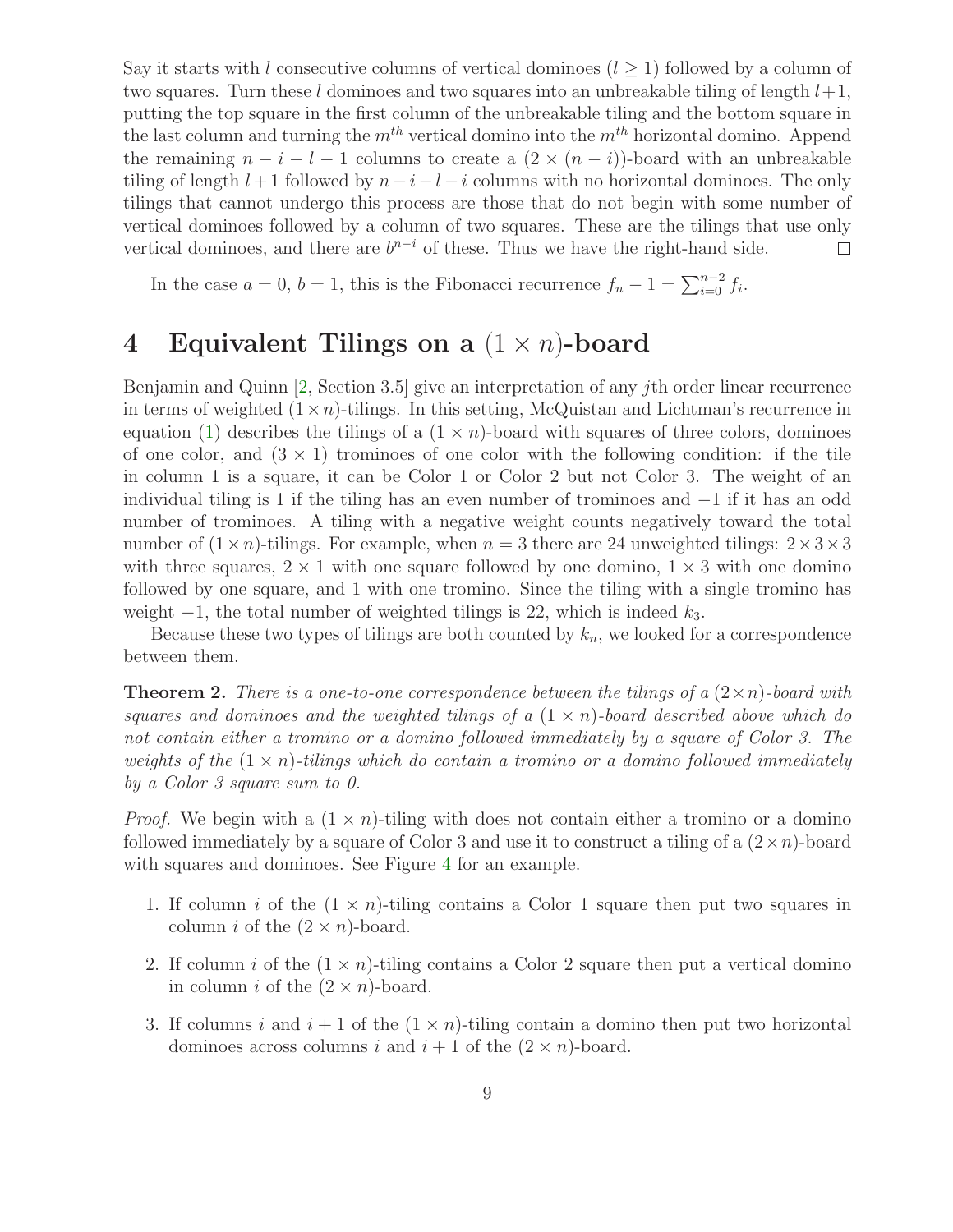- <span id="page-9-0"></span>4. If column i in the  $(1 \times n)$ -tiling is a Color 3 square then the action depends on what is in column  $i - 1$  of the  $(1 \times n)$ -tiling. (Recall that a Color 3 square will never appear in column 1.)
	- (a) If column  $i-1$  in the  $(1 \times n)$ -tiling contains a Color 1 square, then remove the lower square in column  $i-1$  of the  $(2 \times n)$ -tiling, place a horizontal domino in the bottom row of columns  $i - 1$  and i, and place a square in the top row of column i.
	- (b) If column  $i-1$  in the  $(1 \times n)$ -tiling contains a Color 2 square, then remove the vertical domino in column  $i - 1$  of the  $2 \times n$  tiling, place a horizontal domino in the top row of columns  $i - 1$  and  $i$ , and place squares in the bottom row of columns  $i - 1$  and i.
	- (c) If column  $i-1$  in the  $(1 \times n)$ -tiling contains another Color 3 square and if column  $i-2$  contains a Color 1 or Color 2 square, then column  $i-1$  of the  $(2 \times n)$ -tiling contains one square in one row and the second half of a horizontal domino in the other row. (See (a) and (b) above.) Remove the square and use a horizontal domino to fill in this position and the neighboring position in column  $i$ . Fill the remaining position in column  $i$  with a square. Because this operation leaves column  $i$  with a square and the second half of a horizontal domino, we can continue to apply this operation for any number of Color 3 squares in a row, creating an unbreakable segment in the  $(2 \times n)$ -tiling. Since a sequence of Color 3 squares must be preceded by either a Color 1 square or a Color 2 square, we have covered all possibilities.

This procedure is invertible, so we have a one-to-one correspondence. Now we need to show that the weights of the  $(1 \times n)$ -tilings which do contain a tromino or a domino followed immediately by a Color 3 square sum to 0. Given such a  $(1 \times n)$ -tiling, find the rightmost occurrence of either a tromino or a domino followed by a Color 3 square. If it is a tromino, replace it with a domino and Color 3 square, and vice versa. The original tiling and the new tiling have weights of opposite sign, since one has one more tromino than the other. Since all the tilings under consideration can be paired this way, their weights sum to 0.



Figure 4: A transformation of a  $(1 \times 10)$ -board to a  $(2 \times 10)$ -board by the rules above.

 $\Box$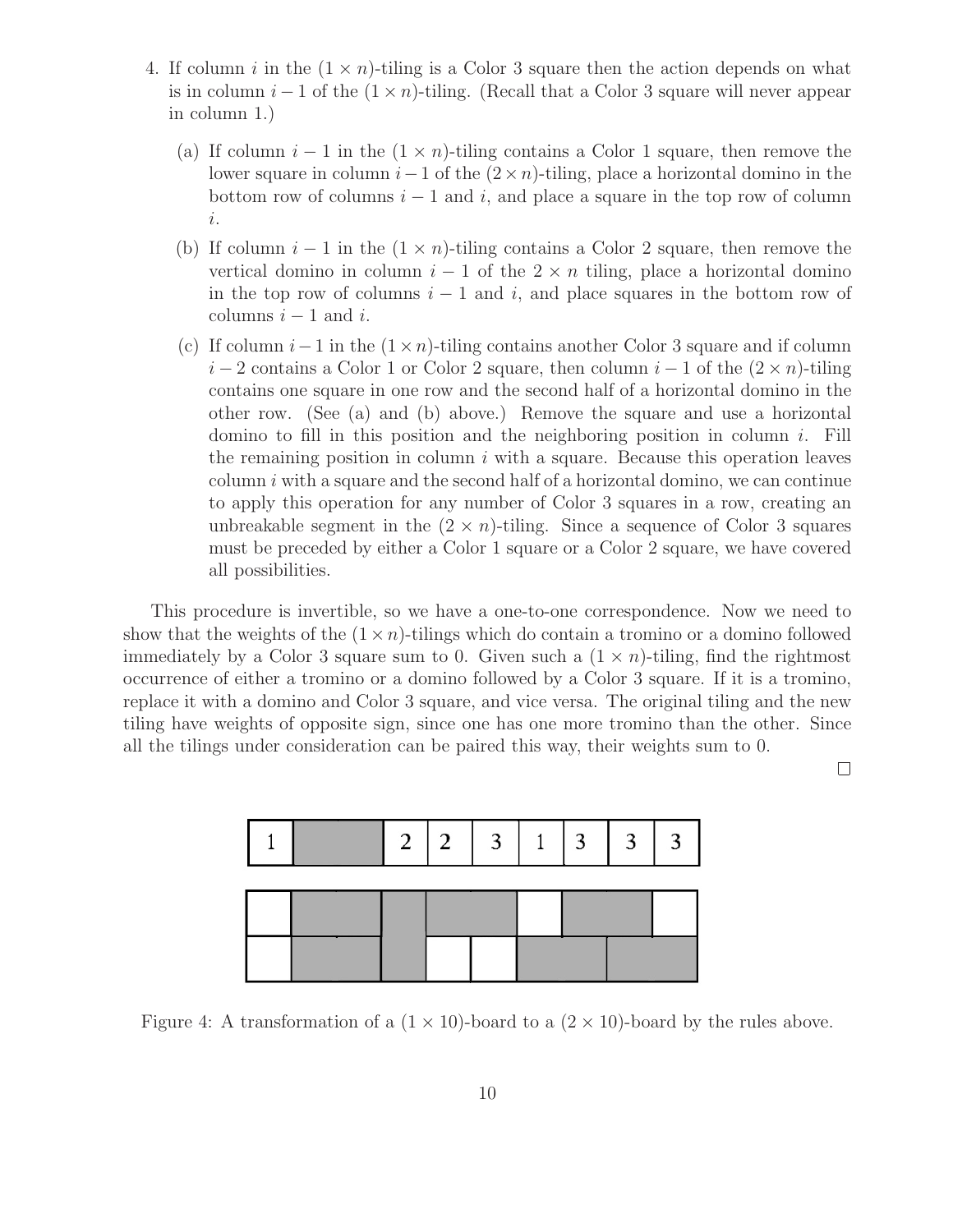### 5 Future Work

In this paper, we have extended earlier work on  $(2 \times n)$ -tilings to colored tilings, proved several identities, and connected  $(2 \times n)$ -tilings to weighted  $(1 \times n)$ -tilings. There is still more to be learned about the sequences  $k_n$  and  $k_n^{a,b}$ . We have begun exploring the roots of the characteristic equation  $x^3 - (a^2 + 2b)x^2 - a^2bx + b^3 = 0$ , which lead to an expression for  $k_n^{a,b}$ that is analogous to the Binet formula for the Fibonacci numbers. Since  $\lim_{n\to\infty} k_{n+1}^{a,b}/k_n^{a,b}$ is one of these roots, we would like to be able to say more about them for various values of a and b. We would also like to know more about the arithmetic properties of  $k_n$  and  $k_n^{a,b}$ . Identity 3 shows that the parity of  $k_n$  alternates. It is straightforward to use the recurrence relation in Theorem 1 to check the behavior of the parity of  $k_n^{a,b}$  for different combinations of odd and even a and b, but we expect there is a good deal more to be said in this area. Finally, this general approach should extend to boards of other shapes and sizes.

### 6 Acknowledgments

Thanks to Art Benjamin for the discussion that led to this proof of Theorem [1.](#page-1-1) Thanks to an anonymous referee for several helpful comments, including the observation about parity and Identity 3. Thanks to Henry Escuadro for suggesting that we look at squares and dominoes, and especially to James Sellers for his talk on Pell numbers and for his comments on earlier versions of this work.

## <span id="page-10-1"></span>References

- <span id="page-10-0"></span>[1] Arthur T. Benjamin, Sean S. Plott, and James Sellers, Tiling proofs of recent sum identities involving Pell numbers, Ann. Comb., 12 (2008) 271–278.
- <span id="page-10-5"></span>[2] Arthur T. Benjamin and Jennifer J. Quinn, Proofs that Really Count: The Art of Combinatorial Proof, Mathematical Association of America, 2003.
- <span id="page-10-3"></span>[3] Richard A. Brualdi, Introductory Combinatorics, 4th edition, Pearson Prentice Hall, 2004.
- <span id="page-10-2"></span>[4] R. C. Grimson, Exact formulas for  $2 \times n$  arrays of dumbbells, *J. Math Phys.*, **15** (1974) 214–216.
- [5] R. B. McQuistan and S. J. Lichtman, Exact recursion relation for  $2 \times N$  arrays of dumbbells, *J. Math Phys.*, **11** (1970) 3095–3099.
- <span id="page-10-4"></span>[6] N. J. A. Sloane, (2008), The On-Line Encyclopedia of Integer Sequences, available at <http://www.research.att.com/~njas/sequences/>

2000 Mathematics Subject Classification: Primary 05A19; Secondary 05A15, 05B45. Keywords: dominoes, tiling, Fibonacci numbers, Pell numbers.